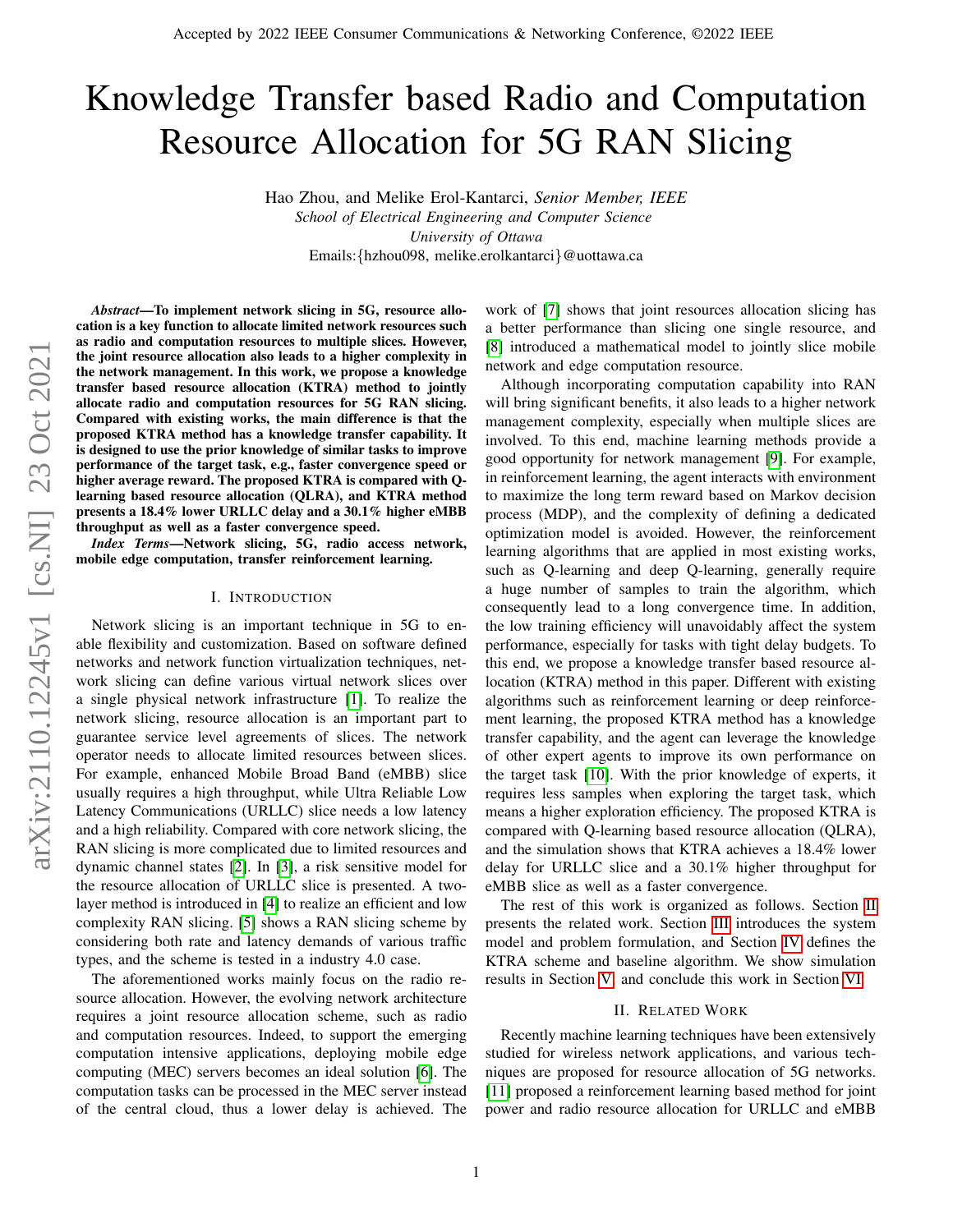users. A Q-learning based solution is presented in [\[12\]](#page-6-11) to maximize the network utility by satisfying network slicing requests under network resources constraints. [\[13\]](#page-6-12) introduced a RAN slicing method to dynamically allocate radio and computation resources, and a constrained learning scheme is defined. A decentralized deep reinforcement learning method is presented in [\[14\]](#page-6-13) for network slicing, which ensures service level agreements under networking and computation resources constraints. The joint RAN slicing and computation offloading problem is investigated in [\[15\]](#page-6-14), and multi-agent deep Qlearning is applied to maximize the communication and computation resources utilization. Furthermore, [\[16\]](#page-6-15) proposed a actor-critic network based deep reinforcement learning method for joint radio and computation resource allocation of virtualized RAN.

Although various machine learning methods have been proposed for resource allocation of 5G, including reinforcement learning [\[11\]](#page-6-10)–[\[13\]](#page-6-12), deep reinforcement learning [\[14\]](#page-6-13), [\[16\]](#page-6-15), and multi-agent deep reinforcement learning [\[15\]](#page-6-14), these methods usually require a huge amount of samples for training, which means a long exploration phase. Deep reinforcement learning is considered as a breakthrough, but the time-consuming network training is a well known issue [\[17\]](#page-6-16). We propose a correlated Q-learning based method for radio resource allocation of network slicing in [\[18\]](#page-6-17), but the knowledge transfer capability is still not considered. To this end, we propose a KTRA scheme for the joint radio and computation resources allocation of 5G networks in this work. Based on the knowledge transfer strategy, our proposed method can utilize the prior knowledge of expert agent to achieve a faster convergence speed or a higher average reward.

#### <span id="page-1-0"></span>III. SYSTEM MODEL AND PROBLEM FORMULATION

## *A. Network Architecture*

The proposed system model is shown as Fig[.1.](#page-1-1) We assume the base station (BS) is equipped with a MEC server to process computation tasks of eMBB and URLLC slices. We apply a two-step resource allocation scheme. In the inter-slice phase, the BS intelligently allocates radio and computation resources between different slices. Then these resources are utilized within each slice in the intra-slice phase. For example, the URLLC slice operator will distribute radio resource between attached UEs, and use available MEC server capacity to process the computation tasks of its UEs. In this work, we mainly focus on the inter-slice resource allocation. Given this architecture, the delay experienced by a computation task is:

<span id="page-1-2"></span>
$$
d = d^{tx} + d^{rtx} + d^{que} + \alpha d^{edge} + (1 - \alpha)d^{cloud}, \quad (1)
$$

where  $d^{tx}$  and  $d^{rtx}$  are the task transmission and retransmission delays, respectively.  $d^{que}$  is the queuing delay in BS, which is considered as the scheduling delay.  $d^{edge}$  is the processing delay in MEC server, and  $d^{cloud}$  is the processing delay in central cloud.  $\alpha$  is a binary variable.  $\alpha = 1$  if the task is computed in the BS, and  $\alpha = 0$  means the task is forwarded to the central cloud. We presume the intelligent BS will decide whether to process the task in MEC server or offload it to the



<span id="page-1-1"></span>Fig. 1. Proposed system architecture.

cloud. Eq. [\(1\)](#page-1-2) shows that the delay is affected by both radio and computation resources. The radio resource allocation will affect the transmission delay  $d^{tx}$ , and computation resource allocation can change the processing delay  $d^{edge}$ . Meanwhile, the scheduling efficiency will affect the queuing delay  $d^{que}$ . Following we will explain the communication and computation model.

#### *B. Communication Model*

We consider resource blocks (RBs) as the smallest timefrequency resource that is distributed to users. The transmission delay  $d^{tx}$  between BS and user equipment (UE) is:

<span id="page-1-3"></span>
$$
d^{tx} = \frac{L_u}{E_{j,u}},\tag{2}
$$

where  $L_u$  is the transmitted packet size of UE u,  $E_{i,u}$  is the link capacity between the BS  $i$  and the UE  $u$ . The link capacity depends on the number of RBs that are allocated to this transmission:

<span id="page-1-4"></span>
$$
E_{j,u} = \sum_{r \in \mathcal{N}_u} b_{RB} log(1 + \frac{p_{j,r} x_{j,u,r} g_{j,u,r}}{b^{RB} N_0 + \sum_{j' \in \mathcal{J}_{-j}} \sum_{u' \in \mathcal{U}_{j'}} \sum_{r' \in \mathcal{N}_{j'}} p_{j',r'} x_{j',u',r'} g_{j',u',r'}}, \quad (3)
$$

where  $\mathcal{N}_u$  denotes the set of RBs that is allocated to UE  $u$ ,  $b_{RB}$  denotes the bandwidth of one RB,  $N_0$  denotes the noise power density,  $p_{j,r}$  denotes the transmission power of RB r in BS j.  $x_{j,u,r}$  is a binary variable.  $x_{j,u,r} = 1$  means the RB r is allocated to UE u; otherwise  $x_{j,u,r} = 0$ .  $g_{j,u,r}$  denotes the channel gain between BS j and UE u.  $\mathcal{J}_{-j}$  denotes the set of BSs except  $j^{th}$  BS,  $\mathcal{U}_{j'}$  denotes the set of UEs in BS  $j'$ , and  $\mathcal{N}_{j'}$  denotes the set of total RBs in BS  $j'$ .

#### *C. Computation Model*

For a computation task from UEs, we assume it requires certain computation resources to complete the task (denoted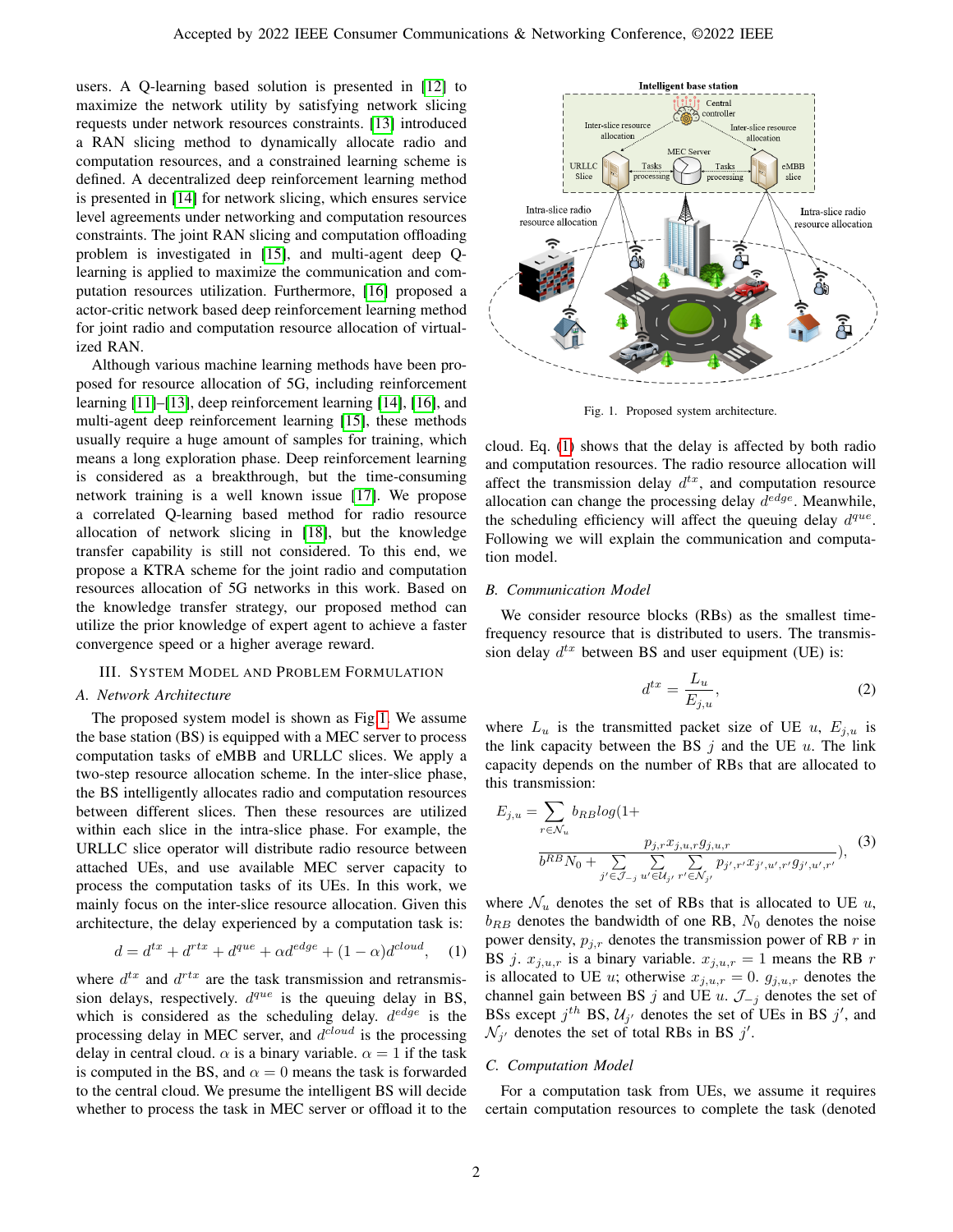by number of CPU cycles). Then the processing delay in MEC server  $d^{edge}$  is:

<span id="page-2-3"></span>
$$
d^{edge} = \frac{c_{u,q}}{\beta C_j},\tag{4}
$$

where  $c_{u,q}$  denotes required computation resources of task  $q$ from UE  $u$ ,  $\beta$  denotes the proportion of computation resources allocated to this task ( $0 \le \beta \le 1$ ), and  $C_i$  denotes the total computation capacity of MEC server in BS  $j$ .

On the other hand, BS may decide to offload the task to central cloud computation servers. The  $d^{cloud}$  in Eq. [\(1\)](#page-1-2) is described as:

<span id="page-2-1"></span>
$$
d^{cloud} = d^{up} + d^{down} + d^{c,que} + d^{c,computation}, \qquad (5)
$$

where  $d^{up}$  and  $d^{down}$  are upload and download transmission delay of the computation task, respectively.  $d^{c,que}$  is the cloud queuing delay, and  $d^{c,computation}$  is cloud computation delay. The  $d^{down}$  and  $d^{c,computation}$  can be omitted because: i) the downloaded packet size after computation is usually much smaller than input packet; ii) the central cloud usually has a very high computation capacity [\[19\]](#page-6-18). Then Eq. [\(5\)](#page-2-1) can be rewritten as:

<span id="page-2-4"></span>
$$
d^{cloud} = \frac{1}{\frac{B}{L_s} - \lambda} + d^{c,que},\tag{6}
$$

where B is the backhaul capacity,  $B/L_u$  denote the service rate, and  $\lambda$  is the packet arrival rate. We apply the M/M/1 queue model to describe the upload delay  $d^{up} = \frac{1}{\frac{B}{L} - \lambda}$ . Meanwhile, this work mainly focuses the RAN resource allocation, and it is reasonable to assume a fixed cloud queuing delay  $d^{c,que}$ . Finally, we assume: i) the task is preferred to be processed in the MEC server of the BS due to the potential benefit of MEC; ii) BS will offloaded the task to central cloud if the queuing time expires the preset target delay [\[6\]](#page-6-5).

#### *D. Problem Formulation*

Here we consider two typical slices: eMBB and URLLC slices. The eMBB slice intends to maximize the throughput, while the URLLC slice requires a lower latency. The intelligent BS needs to balance the requirements of both slices, then we define the problem formulation as following:

$$
\max \qquad w^{embb}b_j^{embb,avg} + w^{urllc}(d^{tar} - d_j^{urlc,avg}) \qquad (7)
$$

$$
\text{s.t.} \qquad b_j^{embb,avg} = \frac{\sum_{u \in \mathcal{M}_j^{emb}} b_{j,u}^{embb}}{|\mathcal{M}_j^{embb}|} \tag{7a}
$$

$$
b_j^{urllc,avg} = \frac{\sum\limits_{v \in \mathcal{M}_j^{urllc}} d_{j,v}^{urllc}}{|\mathcal{M}_j^{urllc}|}
$$
(7b)

$$
(1) (2) (3) (4) (6) \t(7c)
$$

$$
\sum_{u \in \mathcal{M}_j^{emb}} x_{j,u,r'} + \sum_{v \in \mathcal{M}_j^{urllc}} x_{j,v,r'} = 1 \tag{7d}
$$

$$
\sum_{r' \in \mathcal{N}_{j'}} \left( \sum_{u \in \mathcal{M}_j^{emb}} x_{j,u,r'} + \sum_{v \in \mathcal{M}_j^{urllc}} x_{j,v,r'} \right) \le |\mathcal{N}_j| \quad (7e)
$$

$$
C_j^{embb} + C_j^{urllc} \le C_j \tag{7f}
$$



<span id="page-2-10"></span>Fig. 2. Learning strategy comparison .

where  $b_j^{emb, avg}$  and  $d_j^{urllc, avg}$  denote the average throughput and latency of eMBB and URLLC slices, respectively, which are calculated by eq. [\(7a\)](#page-2-5) and [\(7b\)](#page-2-6).  $w^{emb}$  and  $w^{urllc}$  are weighting factors to balance two metrics and form a overall objective.  $d^{tar}$  is the preset target delay of URLLC slice, which will bring a positive reward if  $d^{tar} > d_j^{urllc, avg}$ .  $b_{j,u}^{embb}$ is the throughput of UE  $u$  in the eMBB slice of BS  $j$ , and  $d_{j,v}^{urllc}$  is the latency of UE v in the URLLC slice.  $\mathcal{M}_j^{emb}$  and  $\mathcal{M}_j^{urllc}$  denote the UE set of eMBB and URLLC slices in BS  $j$ , respectively. In eq. [\(7\)](#page-2-2), a higher eMBB throughput and a lower URLLC latency are expected to maximize the objective. The eq. [\(7d\)](#page-2-7) guarantees one RB can only be allocated to one UE. Eq. [\(7e\)](#page-2-8) and [\(7f\)](#page-2-9) mean that total allocated RBs and computation capacity should not exceed the available resources in the BS  $j$ .

## <span id="page-2-0"></span>IV. KNOWLEDGE TRANSFER BASED RADIO AND COMPUTATION RESOURCE ALLOCATION

In this section, we first introduce the proposed KTRA method, including the knowledge transfer strategy, MDP definition, and the knowledge transfer reinforcement learning. Then we introduce the Q-learning based resource allocation scheme as a baseline algorithm.

## <span id="page-2-2"></span>*A. Knowledge Transfer Strategy and MDP definition.*

<span id="page-2-5"></span>First, we compare the knowledge transfer reinforcement learning with reinforcement learning to better explain the knowledge transfer strategy. The interaction between agent and task can be described by MDP  $\lt S$ , A, T, R  $>$ , where S, A, T, R are the set of states, set of actions, transition probability, and reward function, respectively. As shown in Fig[.2,](#page-2-10) in reinforcement learning, the agent selects an action, receives reward and arrives new state. The agent starts from scratch to explore the task, since no prior knowledge is available in the learning phase.

<span id="page-2-9"></span><span id="page-2-8"></span><span id="page-2-7"></span><span id="page-2-6"></span>By contrast, in knowledge transfer reinforcement learning, two agents are involved, namely learner and expert agents. Compared with single learning phase in RL, knowledge transfer reinforcement learning has two phases: knowledge transfer phase and learning phase. In knowledge transfer phase, considering different MDP definitions of two agents, a map function is needed to transform the expert agent's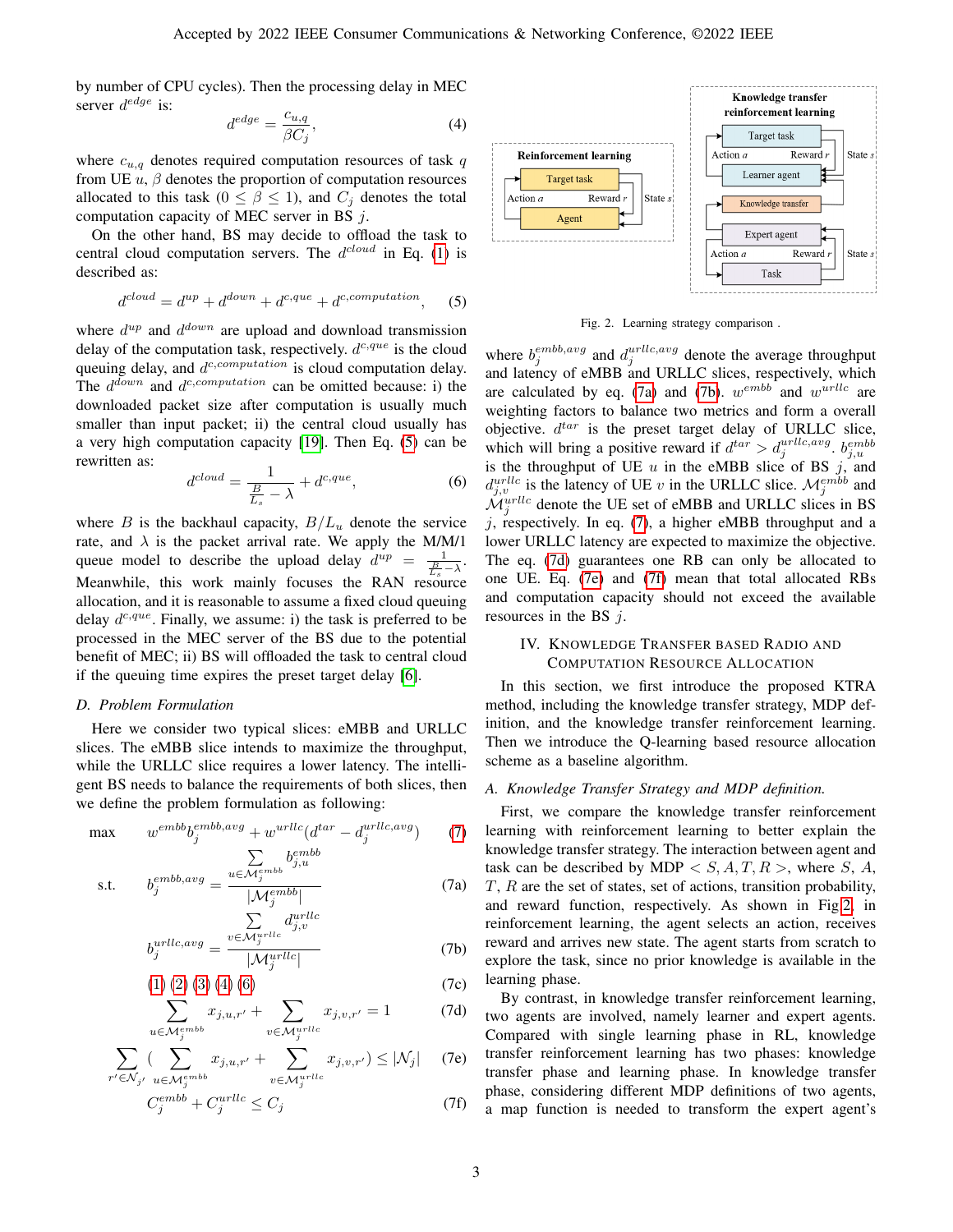knowledge to the leaner agent. In the learning phase, learner agent utilizes the knowledge of expert agent to improve its own performance on target task. Learner agent is expected to achieve a higher exploration efficiency, since it already has some prior knowledge at the beginning of exploration.

In this work, we define a learner agent for joint radio and computation resources allocation, and an expert agent for radio resource allocation. The expert agent has no knowledge for computation resource allocation, but it's knowledge of radio resource allocation can be used by learner agent. Following we will define the state, action and reward of two agents.

- State: The states of both expert and learner agents are  $(q^{emb}, q^{urllc})$ .  $q^{emb}$  denotes the number of tasks in the queue of eMBB slice, and  $q^{urllc}$  is defined similarly.  $(q^{emb}, q^{urllc})$  represents the demands of two slices, and agent can select actions accordingly.
- Action: For the expert agent, it only implements the radio resource allocation, and then the action is defined as  $(r^{emb}, r^{urllc})$ , which represents the number of radio resources allocated to eMBB and URLLC slices. For the learner agent, it considers both radio and computation resource allocation, and then the action is defined as  $(r^{emb}, r^{urllc}, c^{embb}, c^{urllc})$ , where  $c^{embb}$  and  $c^{urllc}$  denote the computation capacity allocated to eMBB and URLLC slices, respectively.
- Reward: The reward is defined by the objective of slices, which is denoted by [\(7\)](#page-2-2). We also apply a penalty to guarantee the packet drop rate.

#### *B. Knowledge Transfer Reinforcement Learning*

Here we will introduce the knowledge transfer reinforcement learning and define the map function for knowledge transfer. In reinforcement learning, to maximize the expected reward, the agent needs to improve its policy  $\pi(s_t)$  to select the best action at state  $s_t$ , and arrives a new state  $s_{t+1}$ . Then the state value is defined to represent the potential reward of arriving a new state:

$$
V_{\pi}(s_{t+1}) = \mathbb{E}_{\pi} \left( \sum_{n=0}^{\infty} \gamma^n r_{t+1} | s = s_{t+1} \right), \tag{8}
$$

where  $V_{\pi}(s_{t+1})$  is the state value to describe the expected reward if the agent arrives  $s_{t+1}$ ,  $r_{t+1}$  is the reward at time  $t+1$ , and  $\gamma$  is the discount factor  $(0 < \gamma < 1)$ . Furthermore, we need to define the state-action value to describe the expected reward of taking action  $a_t$  under state  $s_t$ . In Q-learning, the Q-values are updated by:

<span id="page-3-1"></span>
$$
Q^{new}(s_t, a_t) = Q^{old}(s_t, a_t) +
$$
  
 
$$
\alpha(r + \gamma \max_{a} Q(s_{t+1}, a) - Q^{old}(s_t, a_t)),
$$
 (9)

where  $Q^{old}$  and  $Q^{old}$  denote old and new Q-values, respectively,  $a_t$  is the action at time t, r is the reward, and  $\alpha$  is the learning rate  $(0 < \alpha < 1)$ .

In Q-learning, the agent needs to explore the state-action space to find the optimal action sequence. This exploration usually takes a large number of iterations, because the agent

## Algorithm 1 KTRA algorithm

- 1: Initialize: Wireless network parameters and Q-table of the expert.
- 2: for  $TTI = 1$  to T do
- 3: for Every BS do
- 4: With probability  $\epsilon$  choose actions randomly, otherwise select  $a_{l,t}$  by greedy policy.
- 5: BS allocates radio and computation resource between slices. Slices process computation tasks by allocated MEC server capacity, and allocate RBs by proportional fairness algorithm.
- 6: Calculating reward based on received metrics.
- 7: Updating state  $s_{l,t}$ , find  $Q^T(\mathcal{F}(s_{l,t}), \mathcal{F}'(a_{l,t}))$ .
- 8: Updating Q-values by eq.[\(10\)](#page-3-0).
- 9: end for
- 10: end for

#### Algorithm 2 QLRA algorithm

- 1: Initialize: Wireless network parameters.
- 2: for  $TTI = 1$  to T do
- 3: for Every BS do
- 4: With probability  $\epsilon$  choose actions randomly, otherwise select  $a^{l,t}$  by greedy policy.
- 5: BS allocates radio and computation resource between slices. Slices process computation tasks by allocated MEC server capacity, and allocate RBs by proportional fairness algorithm.
- 6: Calculating reward based on received metrics.
- 7: Updating state  $s_t$ .
- 8: Updating Q-values by eq.[\(9\)](#page-3-1).
- 9: end for
- 10: end for

needs to try huge amounts of action combinations without any prior knowledge. On the contrary, in knowledge transfer reinforcement learning, we use the prior knowledge of experts to improve the exploration efficiency [\[20\]](#page-6-19). The Q-values are updated by:

<span id="page-3-0"></span>
$$
Q^{new}(s_{l,t}, a_{l,t}) = Q^{T}(\mathcal{F}(s_{l,t}), \mathcal{F}'(a_{l,t})) + Q^{old}(s_{l,t}, a_{l,t}) + \alpha(r + \gamma \max_{a} Q(s_{l,t+1}, a) - Q^{old}(s_{l,t}, a_{l,t})),
$$
 (10)

where  $s_{l,t}$  and  $a_{l,t}$  are learner's state and action at time t, respectively.  $Q^T(\mathcal{F}(s_{l,t}), \mathcal{F}'(a_{l,t}))$  is the mapped Q-values as an extra reward of selecting  $a_{l,t}$  under state  $s_{l,t}$ , which aims to guide the exploration of learner agent.  $\mathcal F$  and  $\mathcal F'$  are state and action map functions, respectively.  $Q^T(\mathcal{F}(s_{l,t}), \mathcal{F}'(a_{l,t}))$ can be generated by:

<span id="page-3-2"></span>
$$
Q^T(\mathcal{F}(s_{l,t}), \mathcal{F}'(a_{l,t})) = Q^e(s_e, a_e), \tag{11}
$$

where  $Q^e$  is the Q-values of expert agent,  $s_e$  and  $a_e$  are state and action of expert agent. The goal of eq. [\(11\)](#page-3-2) is to find a specific Q-value of expert agent to represent the potential reward of taking  $a_{l,t}$  under  $s_{l,t}$  in learner. Thus we need to find similar states and actions in expert agent's Q-table. Note that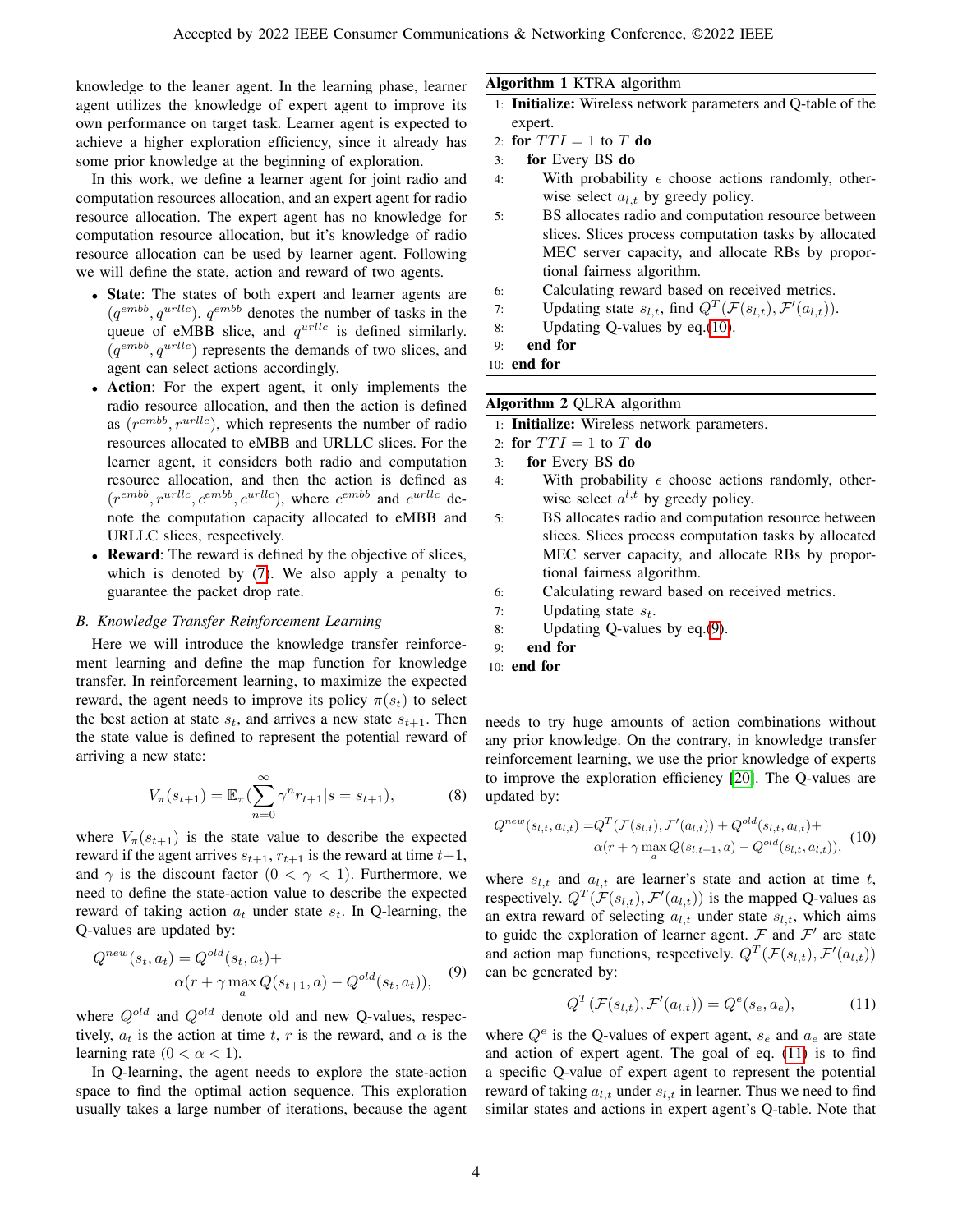the expert and learner agents have the same state definition, then we can always find a  $s_e$  that satisfy  $s_{l,t} = s_e$ , then F can be easily defined. Meanwhile, based on the definition of actions, for any  $a_l = (r^{eM}, r^{UR}, c^{eM}, c^{UR})$ , we consider  $a_e =$  $(r^{eM}, r^{UR})$  as a similar action for mapping, and  $\mathcal{F}'$  can be defined accordingly.

The KTRA algorithm is summarized as Algorithm 1. Noting that we apply a classic proportional fairness algorithm for intra-slice radio resource allocation, because this work mainly focus on inter-slice level scheduling [\[18\]](#page-6-17), and there is no intraslice computation resource allocation.

#### *C. Baseline Algorithms: QLRA*

We apply QLRA as a baseline algorithm. Q-learning is the most generally applied reinforcement learning algorithm. The MDP definition of QLRA is the same with KTRA, but there is no prior knowledge. QLRA is given in Algorithm 2.

## V. PERFORMANCE EVALUATION

## <span id="page-4-0"></span>*A. Parameter Settings*

We consider three different cases, including:

- Case I: Q-learning based radio resource allocation. It works as an expert for the Case II.
- Case II: KTRA based joint radio and computation resource allocation. As a learner, BSs in Case II can utilize the Q-tables of expert agent as prior knowledge.
- Case III: QLRA based joint radio and computation resource allocation. It is considered as a baseline algorithm without any prior knowledge for the task.

Each case contains 5 BSs with 500 m inter-site distance, and each BS is considered as an independent agent to implement the proposed strategy. For example, all BSs in Case II will implement the KTRA independently to achieve its own goal. We assume each BS has one eMBB slice with 5 UEs and one URLLC slice with 10UEs. The avaliable bandwidth of one BS is 20 MHz, which contains 100 RBs. We assume there are 13 resource block groups (RBGs) to reduce the allocation complexity. The first 12 RBGs contains 8 RBs each, while the last RBG has 4 RBs. 200 CPU cycles are required to process 1 bit data [\[13\]](#page-6-12). Other parameters are shown as Table [I.](#page-4-2)

#### *B. Simulation Results*

Firstly, Fig[.3](#page-5-0) (a) shows the empirical cumulative distribution function (ECDF) of URLLC latency of three cases under 2 Mbps eMBB and URLLC traffic, and 3 GHz MEC server per cell. The result shows that expert case has the highest delay distribution, and the reason is that we assume MEC servers are not deployed in expert. Thus all computation tasks need to be processed in the central cloud, which leads to a higher delay. Meanwhile, the proposed KTRA method outperforms QLRA by a better delay distribution, as indicated by a lower ECDF curve in Fig[.3](#page-5-0) (a), and it can be explained by the knowledge transfer capability of KTRA.

Fig[.3](#page-5-0) (b) presents the average delay experienced by URLLC UEs, and Fig[.3](#page-5-0) (c) shows the average eMBB throughput per cell. Here the eMBB traffic load is fixed to 2 Mbps per cell,

TABLE I PARAMETERS SETTINGS

<span id="page-4-2"></span>

| <b>5G Networking</b>                    | <b>Computation Settings</b>                 |
|-----------------------------------------|---------------------------------------------|
| 3GPP Urban Macro network                | Computation capacity: 3 GHz                 |
| 2 OFDM symbols for each TTI             | CPU cycles required per bit: 200            |
| Tx/Rx antenna gain: 15 dB.              | <b>Traffic Model</b>                        |
| Number of subcarriers<br>in each RB: 12 | URLLC\eMBB traffic: Poisson<br>distribution |
| Subcarrier bandwidth: 15kHz             | URLLC packet size: 50 Bytes                 |
| Transmission power: 40 dBm              | eMBB packet size: 100 Bytes                 |
| Backhaul capacity: 10 Mpbs              | <b>Problem Formulation</b>                  |
| <b>Propagation Model</b>                | eMBB\URLLC weight factor: 1                 |
| $128.1+37.6\log(distance(km))$          | URLLC target delay: 2 ms                    |
| Log-Normal shadowing: 8 dB.             | Fixed cloud queuing delay: 1 ms             |
| <b>Retransmission Settings</b>          | <b>Learning Settings</b>                    |
| Max number of retransmissions: 1        | Learning rate: 0.9                          |
| Round trip delay: 4 TTIs                | Discount factor: 0.5                        |
| Protocol: asynchronous HARO.            | Epsilon value: 0.05                         |

and URLLC traffic varies from 1 Mbps to 4 Mbps. Without MEC servers, expert case still has the highest delay and the lowest throughput. Meanwhile, KTRA method achieves a lower URLLC delay and higher eMBB throughput than QLRA. KTRA has a 18.4% lower URLLC delay and 30.1% higher eMBB throughput under 2 Mbps URLLC traffic.

Shown by Fig[.3](#page-5-0) (d) and (e), we investigate the network performance under various MEC server capacities, which is indicated by CPU cycles per second. Considering expert case has no MEC capability, we focus on the performance of KTRA and QLRA to further present the advantage of proposed method. As expected, both algorithms have a lower URLLC delay and a higher eMBB throughput by increasing the MEC server capacity, because higher computation capacity means lower task processing delay. KTRA still outperforms QLRA by a 15.1% lower URLLC delay and a 33.8% higher eMBB throughput under 3 GHz MEC server capacity.

Furthermore, we compare the convergence performance in Fig[.3](#page-5-0) (f). Based on prior knowledge of expert, KTRA has a significantly higher exploration efficiency, which is indicated by a shorter exploration period and a higher average reward. On the contrary, QLRA suffers a longer exploration phase and a lower average reward, because it needs to explore the task from scratch. To summarize, KTRA achieves a better performance in both network metrics (higher URLLC delay and lower eMBB throughput) and machine learning metrics (better convergence speed and higher average reward).

Finally, the packet drop rate of KTRA and QLRA are 0.042% and 0.048%, respectively, under 2 Mpbs eMBB traffic and 4 Mbps URLLC traffic. The satisfying packet drop rate is because we apply a penalty in both algorithms to prevent dropping packet.

#### VI. CONCLUSION

<span id="page-4-1"></span>The evolving network architecture requires more efficient solutions for network resource allocation. In this work, we propose a KTRA method for joint radio and computation resource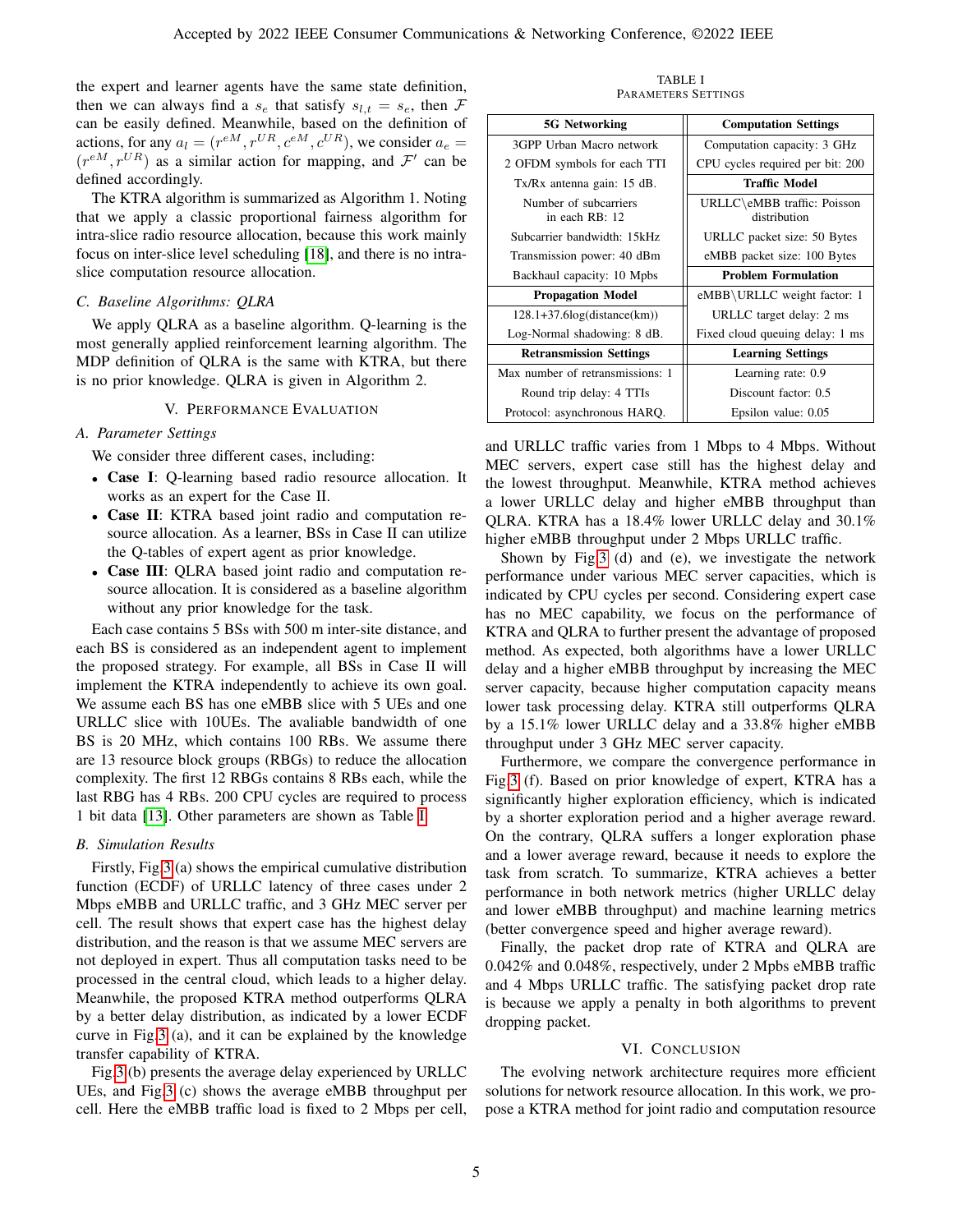

(a) URLLC latency distribution [ms] under 2 Mbps eMBB and URLLC traffic, and 3 GHz MEC server per cell.



(c) eMBB throughput [Mbps] per cell under various URLLC traffic, 2 Mbps eMBB traffic and 3 GHz MEC server.



(e) eMBB throughput [Mbps] per cell under various MEC server capacities, 2 Mbps eMBB and URLLC traffic.



(b) Average URLLC latency [ms] under various URLLC traffic, 2 Mbps eMBB traffic and 3 GHz MEC server per cell.



(d) Average URLLC latency [ms] under various MEC server capacities, 2 Mbps eMBB and URLLC traffic per cell.



(f) Convergence performance of KTRA and QLRA under 2 Mbps eMBB and URLLC traffic, and 2 GHz computation capacity per cell.

<span id="page-5-0"></span>Fig. 3. Simulation results comparison.

allocation. Compared with existing works, the main difference is that the proposed method has a knowledge transfer capability. The proposed KTRA method is compared with Q-learning based resource allocation, and KTRA presents a 18.4% lower